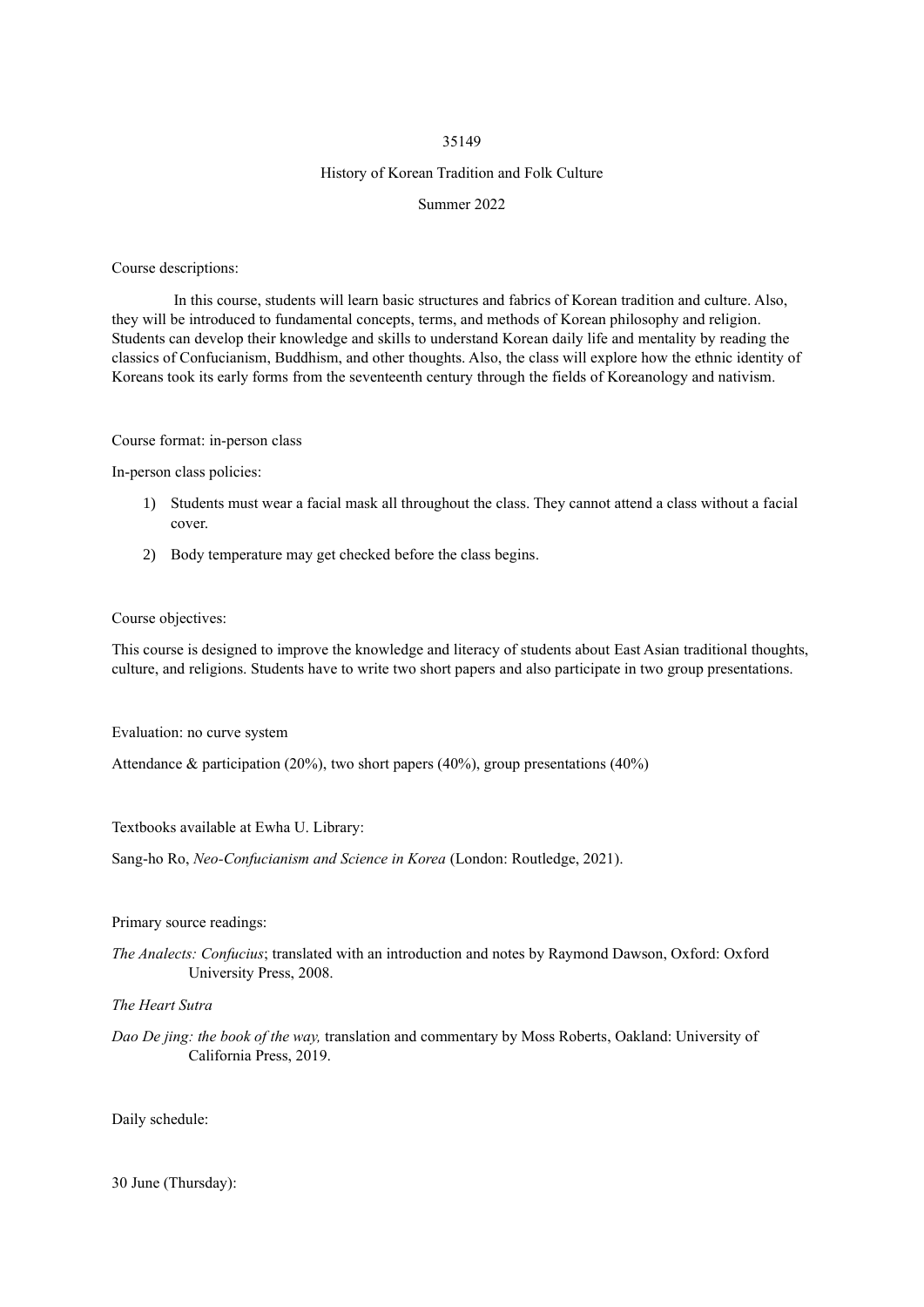- 1. Orientation
- 2. Basic Concepts in Confucianism

### 4 July (Monday)

- 3. Human Nature in Confucianism
- 4. The Reading of the *Analects*

## Reading:

Peimin Ni, *Understanding the Analects of Confucius: a new translation of Lunyu with annotations* (Albany: State University of New York, 2017), excerpts.

## 5 July (Tuesday)

- 5. Neo-Confucianism
- 6. The Reading of the *Analects*

### Reading:

Peter K. Bol, *Neo-Confucianism in History* (Harvard University Asia Center, 2008), pp.78-114.

## 6 July (Wednesday)

- 7. The Critics of Neo-Confucianism
- 8. The Reading of the *Analects*

### Reading:

Benjamin Elman, *From Philosophy to Philology: Intellectual and Social Aspects of Change in Late Imperial China* (Cambridge: Harvard University Press, 1984), excerpts.

### 7 July (Thursday)

- 9. Exploring Neo-Confucianism in Korea
- 10. The Reading of the *Analects*

### Reading:

Sang-ho Ro, *Neo-Confucianism and Science in Korea* (London: Routledge, 2021), chapter 1.

## **\*\* The first paper is due at the midnight of 7 July \*\***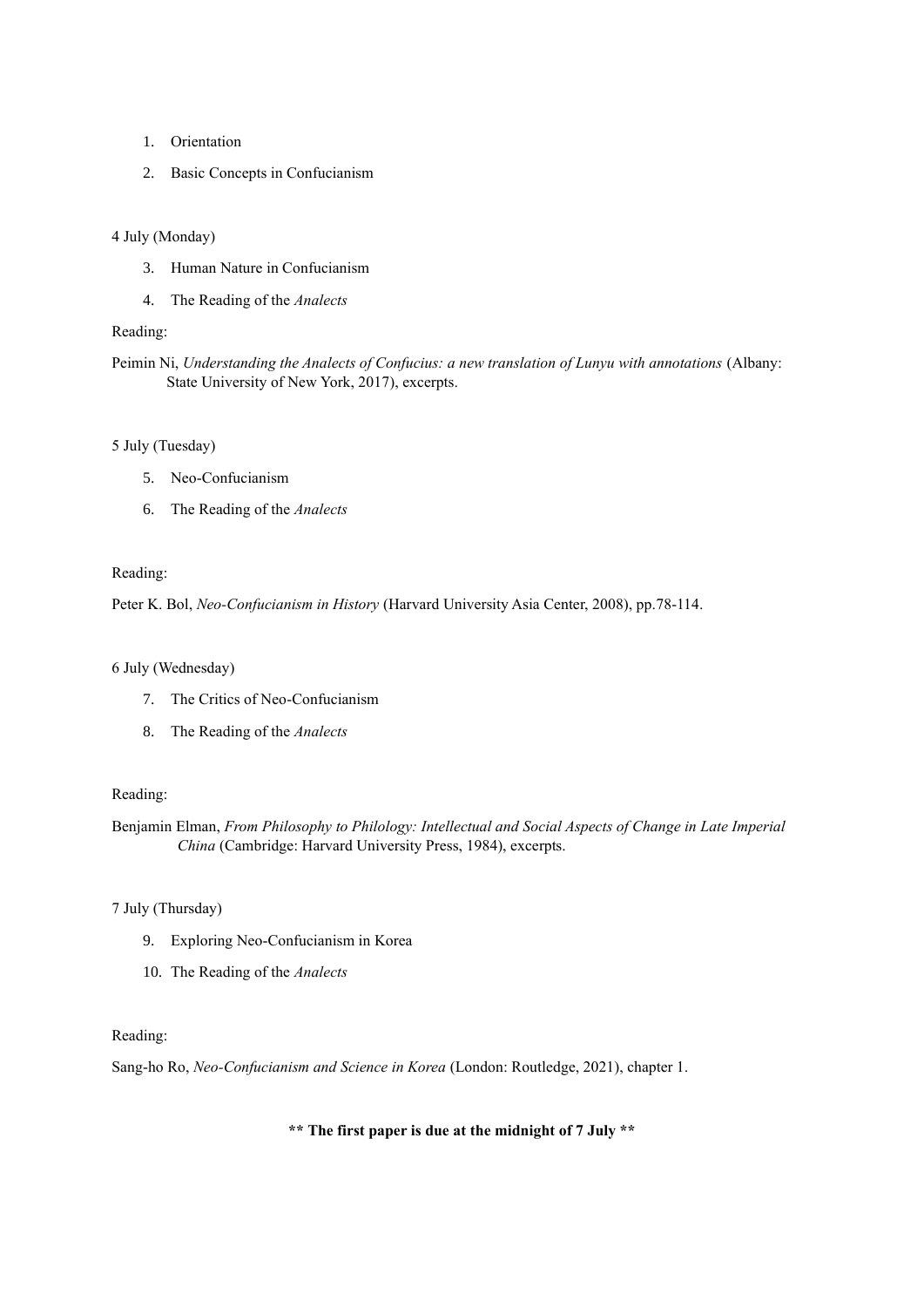#### 11 July (Monday)

- 11. Basic Concepts in Buddhism
- 12. Group activities

## 12 July (Tuesday)

- 13. No class
- 14. Group presentations

### 13 July (Wednesday)

- 15. Inter-cession break
- 16. Inter-cession break

### 14 July (Thursday)

- 17. East Asian Buddhism
- 18. The Reading of the *Heart Sutra*

### Reading:

Paul Williams, "Mainstream Buddhism: the Basic Thought of the Buddha", in *Buddhist Thought*, pp.41-95.

## 18 July (Monday)

- 19. Meditation Buddhism
- 20. The Reading of the *Heart Sutra*

#### Reading:

Robert Buswell Jr. *Chinul: selected works* (Paju: Jogye Order of Korean Buddhism, 2012), excerpts.

## 19 July (Tuesday)

- 21. Basic Concepts in Daoism
- 22. The development of the Way

### Reading:

Catherine Despeux and Livia Kohn, *Women in Daoism* (Cambridge: Three Pines Press, 2003).